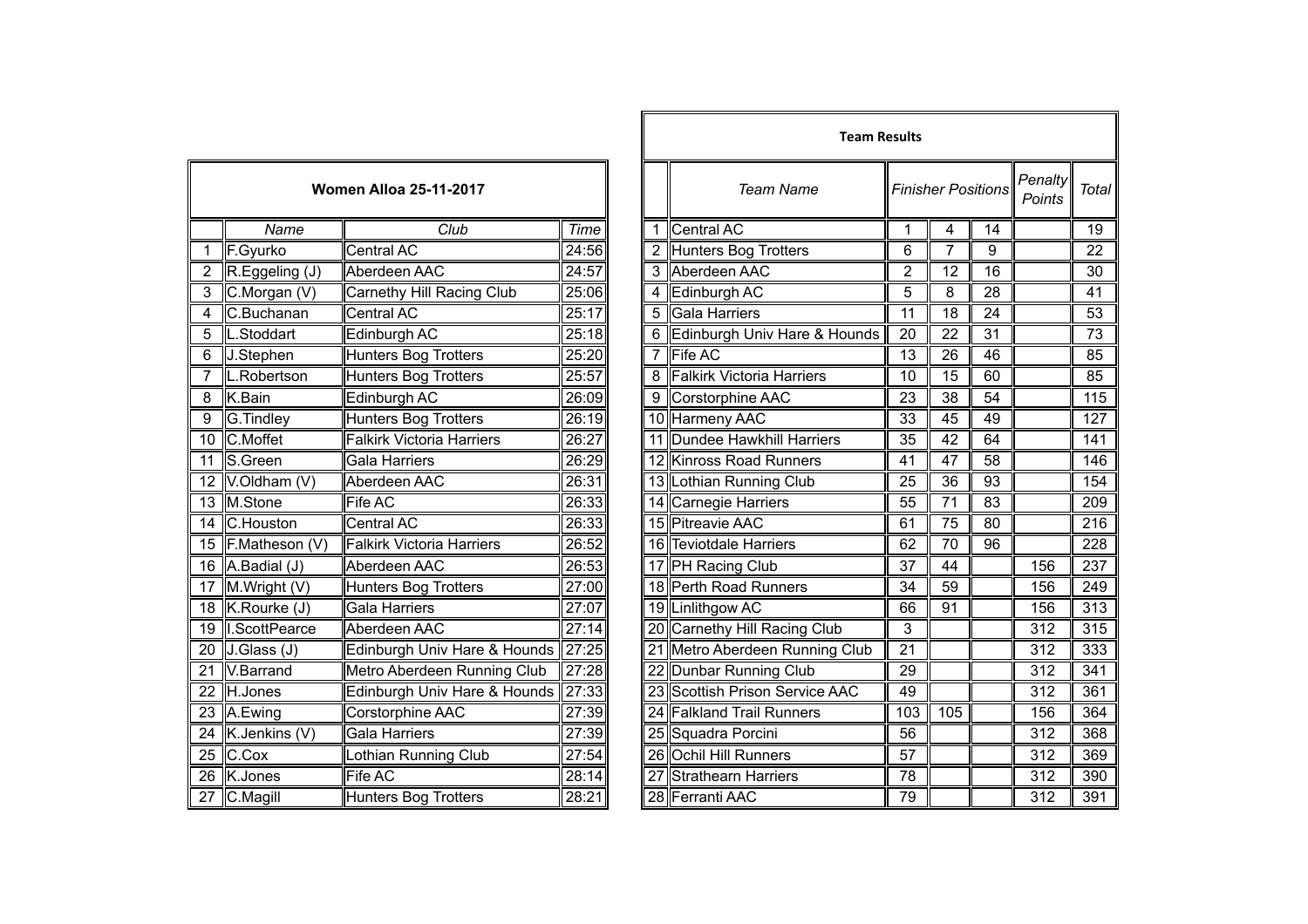|    | 28 J.Morrow (V)           | Edinburgh AC                       | 28:25 |                | 29 Livingston AC                 | 81               |                  |                 | 312  |
|----|---------------------------|------------------------------------|-------|----------------|----------------------------------|------------------|------------------|-----------------|------|
|    | 29 R.Anderson (V)         | <b>Dunbar Running Club</b>         | 28:34 |                | 30 Wee County Harriers           | 106              |                  |                 | 312  |
|    |                           | Edinburgh AC                       | 28:42 |                |                                  |                  |                  |                 |      |
|    | 30 K.Dempsey              |                                    |       |                |                                  |                  |                  |                 |      |
| 31 | E.Cottington              | Edinburgh Univ Hare & Hounds       | 28:52 |                |                                  |                  |                  |                 |      |
| 32 | C.Ward (V)                | <b>Hunters Bog Trotters</b>        | 29:02 |                | <b>Masters Teams</b>             |                  |                  |                 |      |
|    | 33 K.McBirnie (V)         | Harmeny AAC                        | 29:05 |                | <b>Team Name</b>                 |                  | <b>Positions</b> |                 | Tota |
|    | 34 S.Crow                 | <b>Perth Road Runners</b>          | 29:07 | $\overline{1}$ | Edinburgh AC                     | $\,6$            | $\overline{15}$  | $\overline{20}$ | 41   |
|    | 35 D.Placentino (V)       | Dundee Hawkhill Harriers           | 29:09 |                | 2 Harmeny AAC                    | $\boldsymbol{9}$ | 17               | 21              | 47   |
|    | 36 C.McVarnish (V)        | Lothian Running Club               | 29:11 | 3              | <b>Falkirk Victoria Harriers</b> | 3                | 27               | 28              | 58   |
|    | 37 $A. Whyte (V)$         | PH Racing Club                     | 29:15 | 4              | Hunters Bog Trotters             | 4                | 8                | 49              | 61   |
|    | 38 N.Ross (V)             | Corstorphine AAC                   | 29:15 | 5              | <b>Fife AC</b>                   | 18               | 30               | 31              | 79   |
|    | 39 H.Dean (V)             | Central AC                         | 29:15 | 6              | Dundee Hawkhill Harriers         | 10               | 34               | 41              | 85   |
|    | 40    Evans               | Edinburgh Univ Hare & Hounds 29:39 |       | 7              | Central AC                       | 14               | 46               | 52              | 112  |
|    | 41 $S$ . Hutt             | <b>Kinross Road Runners</b>        | 29:42 |                | 8 Teviotdale Harriers            | 32               | 47               | 50              | 129  |
|    | 42 K.Reynolds             | Dundee Hawkhill Harriers           | 29:50 |                |                                  |                  |                  |                 |      |
|    | 43 K.Dobbie (V)           | Edinburgh AC                       | 29:58 |                |                                  |                  |                  |                 |      |
|    | 44 M.Western (V)          | PH Racing Club                     | 30:08 |                |                                  |                  |                  |                 |      |
|    | 45 F.Zeiner (V)           | <b>Harmeny AAC</b>                 | 30:16 |                |                                  |                  |                  |                 |      |
|    | 46 L.Provan (V)           | Fife AC                            | 30:18 |                |                                  |                  |                  |                 |      |
| 47 | F.Nisbet(V)               | Kinross Road Runners               | 30:18 |                |                                  |                  |                  |                 |      |
|    | $\overline{48}$ E.Laverie | Edinburgh AC                       | 30:20 |                |                                  |                  |                  |                 |      |
|    | 49 S.Burnett (V)          | Harmeny AAC                        | 30:32 |                |                                  |                  |                  |                 |      |
|    | 50 A. Hendry              | Central AC                         | 30:37 |                |                                  |                  |                  |                 |      |
|    | 51 R.Fagan                | Gala Harriers                      | 30:39 |                |                                  |                  |                  |                 |      |
|    | 52 K.McStay               | Central AC                         | 30:48 |                |                                  |                  |                  |                 |      |
|    | 53 B.Hay                  | Central AC                         | 30:53 |                |                                  |                  |                  |                 |      |
|    | 54 J.McKay                | Corstorphine AAC                   | 30:53 |                |                                  |                  |                  |                 |      |
|    | 55  I.Burnett (V)         | Carnegie Harriers                  | 30:56 |                |                                  |                  |                  |                 |      |
|    | 56 E.Valencia (V)         | Squadra Porcini                    | 31:00 |                |                                  |                  |                  |                 |      |
| 57 | F.Kelsall (V)             | Ochil Hill Runners                 | 31:02 |                |                                  |                  |                  |                 |      |
| 58 | H.Porter                  | <b>Kinross Road Runners</b>        | 31:02 |                |                                  |                  |                  |                 |      |
|    | 59 F. Thompson (V)        | Perth Road Runners                 | 31:09 |                |                                  |                  |                  |                 |      |
|    | 60 $R$ . Fulton (V)       | <b>Falkirk Victoria Harriers</b>   | 31:12 |                |                                  |                  |                  |                 |      |

| 28:34<br>106<br>29<br><b>130 Wee</b><br>-lR<br>Club<br>$\mathbf{a}$<br>Harriers<br>Andersor<br>' ountyٽ<br><b>II</b> Dunbar<br>Running<br>,,,<br>$\ddotsc$<br>. . | 28 | (V)<br><b>Prrow</b><br>Morr<br>- ΙΙν. | .<br>າ AC<br>∠dinburah | 28:25 |  | <b>∥29 Livingston AC</b> | o. |  | .<br>. . | ാറി<br>ບອບ |
|-------------------------------------------------------------------------------------------------------------------------------------------------------------------|----|---------------------------------------|------------------------|-------|--|--------------------------|----|--|----------|------------|
|                                                                                                                                                                   |    |                                       |                        |       |  |                          |    |  |          |            |

| ا ۱۷، ۱۷۵۱ تا ۲۷ ک | $\blacksquare$                               | ∣∠9.U∠∥ |  | <b>IVIASICIS ICAIIIS</b>         |    |                  |    |       |
|--------------------|----------------------------------------------|---------|--|----------------------------------|----|------------------|----|-------|
| 33 K.McBirnie (V)  | Harmeny AAC                                  | 29:05   |  | Team Name                        |    | <b>Positions</b> |    | Total |
| 34 S.Crow          | Perth Road Runners                           | 29:07   |  | Edinburgh AC                     |    | 15               | 20 | 41    |
|                    | 35 D.Placentino (V) Dundee Hawkhill Harriers | 29:09   |  | 2 Harmeny AAC                    |    |                  | 21 | 47    |
| 36 C.McVarnish (V) | Lothian Running Club                         | 29:11   |  | <b>Falkirk Victoria Harriers</b> |    |                  | 28 | 58    |
| 37 A.Whyte $(V)$   | <b>PH Racing Club</b>                        | 29:15   |  | Hunters Bog Trotters             |    |                  | 49 | 61    |
| 38 N.Ross (V)      | Corstorphine AAC                             | 29:15   |  | 5 Fife AC                        | 18 | 30               | 31 | 79    |
| 39 H.Dean (V)      | Central AC                                   | 29:15   |  | 6 Dundee Hawkhill Harriers       | 10 | 34               | 41 | 85    |
| 40 I.Evans         | Edinburgh Univ Hare & Hounds 29:39           |         |  | Central AC                       | 14 | 46               | 52 | 112   |
| 41 S.Hutt          | Kinross Road Runners                         | 29:42   |  | Teviotdale Harriers              | 32 | 47               | 50 | 129   |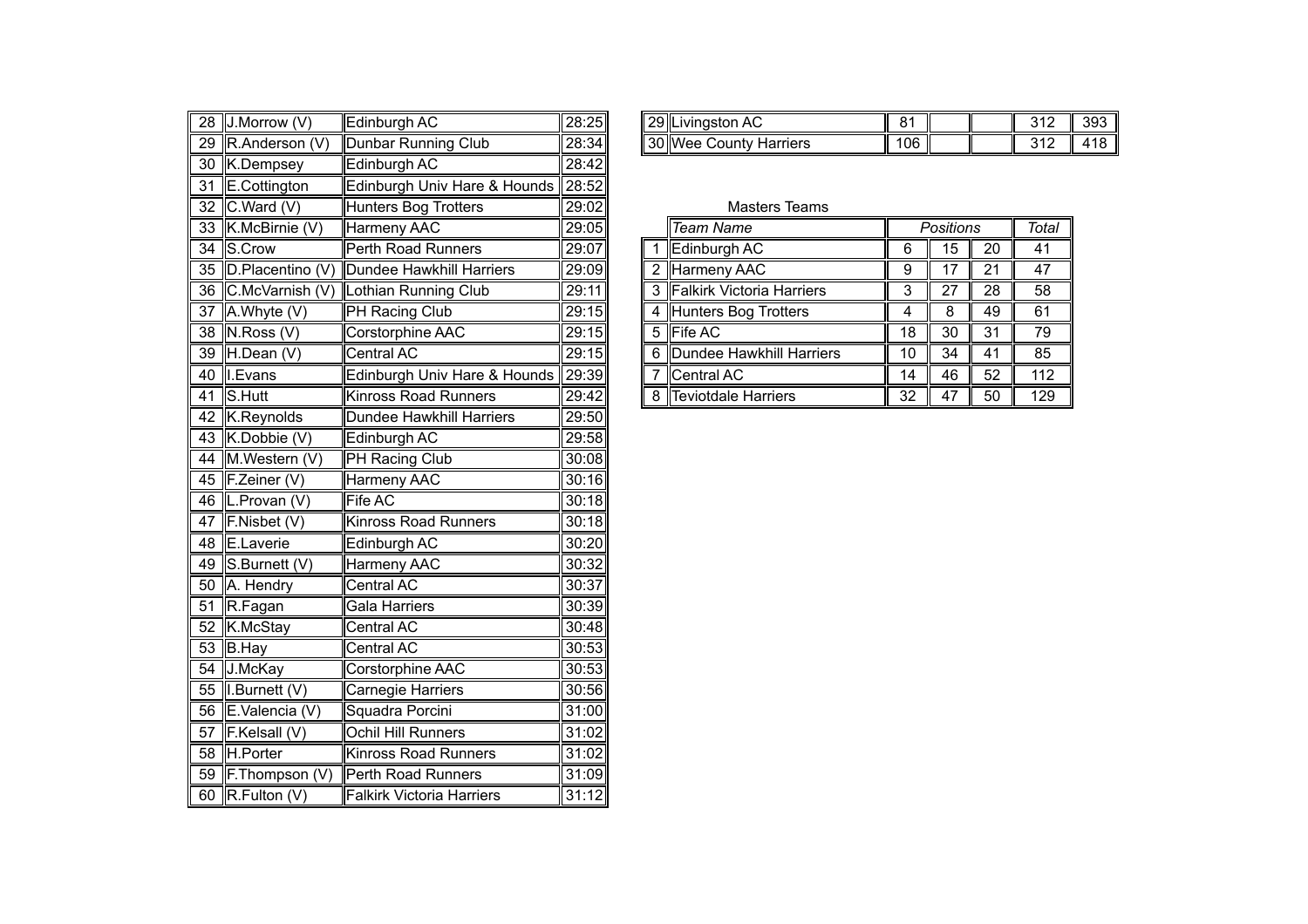| 61              | C.Bowman (J)               | <b>Pitreavie AAC</b>             | 31:12 |
|-----------------|----------------------------|----------------------------------|-------|
| $\overline{62}$ | L.Corbett                  | <b>Teviotdale Harriers</b>       | 31:21 |
| 63              | L.Lucey (V)                | <b>Falkirk Victoria Harriers</b> | 31:23 |
| 64              | A.Mollison (J)             | Dundee Hawkhill Harriers         | 31:33 |
| 65              | C.Walker                   | Dundee Hawkhill Harriers         | 31:47 |
| 66              | $\overline{F}$ . Wood (V)  | Linlithgow AC                    | 32:03 |
| 67              | I.Remers (J)               | <b>Dundee Hawkhill Harriers</b>  | 32:03 |
| 68              | I.Bracegirdle (V)          | <b>Fife AC</b>                   | 32:03 |
| 69              | M.Martin (V)               | Fife AC                          | 32:07 |
| 70              | H.Jaffray (V)              | <b>Teviotdale Harriers</b>       | 32:08 |
| 71              | C.Briggs                   | Carnegie Harriers                | 32:18 |
| 72              | M.Torres (V)               | Fife AC                          | 32:18 |
| 73              | C.Matthews (V)             | Dundee Hawkhill Harriers         | 32:26 |
| 74              | E.McCallum (J)             | <b>Falkirk Victoria Harriers</b> | 32:27 |
| 75              | L.Millar                   | <b>Pitreavie AAC</b>             | 32:46 |
| 76              | F.MacFarlane               | <b>Falkirk Victoria Harriers</b> | 32:49 |
| 77              | A.Peat (V)                 | Edinburgh AC                     | 33:06 |
| $\overline{78}$ | B.Scholes (V)              | <b>Strathearn Harriers</b>       | 33:06 |
| 79              | J.Loecherbach              | <b>Ferranti AAC</b>              | 33:09 |
| 80              | S.Ross                     | <b>Pitreavie AAC</b>             | 33:18 |
| 81              | H.Mairs (J)                | Livingston AC                    | 33:18 |
| 82              | L.Broadhurst (V)           | <b>Harmeny AAC</b>               | 33:21 |
| 83              | A.Morton (V)               | Carnegie Harriers                | 33:23 |
| 84              | K.Aitken (J)               | Fife AC                          | 33:31 |
| 85              | S.King(J)                  | <b>Dundee Hawkhill Harriers</b>  | 33:45 |
| 86              | D.McDermid (J)             | Dundee Hawkhill Harriers         | 34:07 |
| 87              | K.Gardner                  | Fife AC                          | 34:29 |
| 88              | M.Anderson (V)             | <b>Falkirk Victoria Harriers</b> | 34:31 |
| 89              | A.Holland (J)              | Edinburgh Univ Hare & Hounds     | 34:33 |
| 90              | N.Tully (V)                | Dundee Hawkhill Harriers         | 34:52 |
| 91              | J.Horsburgh (V)            | Linlithgow AC                    | 34:54 |
| 92              | J.Scott (V)                | Fife AC                          | 34:59 |
| 93              | $\overline{M}$ . Ewing (V) | Lothian Running Club             | 35:30 |